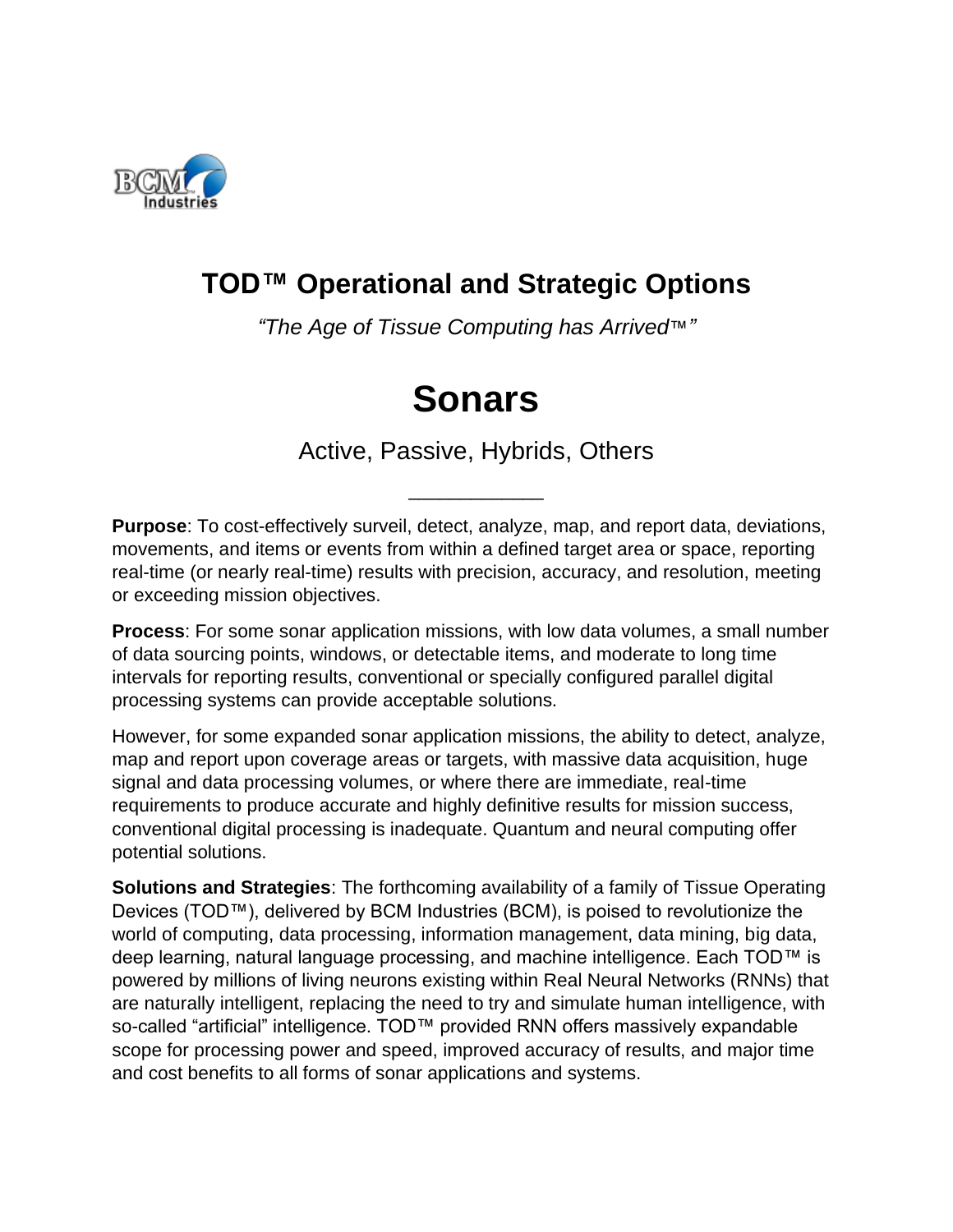TOD™ Tissue Computers (TCs) will soon become the logical strategic solution for processing the massive volumes of data, in real-time, for sonar applications. TOD™ will report targets, anomalies, events and develop correct answers to specific questions, based on limited guidance and partial information provided by the human user(s). Trained neurons will naturally think, learn, adapt, and intuitively apply accumulated knowledge to fill-in any missing gaps, steps, logic, mathematical calculations, or procedures required by the mission.

TOD™ offers users access to adaptive thinking, because living neurons create, connect to, adapt and shape their own neural networks. The result is a consolidated system – an organism – capable of adaptive thinking, accumulated knowledge, intuition, and intelligence. For additional information on this subject see the BCM website TOD Article – "Real Neural Networks Will Replace Artificial Neural Networks."

TOD™ devices have the further advantage of addressing either digital or sensory inputs and data transfers. The ability to process direct sensorial information such as analog optical, audio, video, RF, infrared, thermal, sonic, and seismic data is a massive advantage, obviating the need to transform such inputs into binary digital 'data' (zeros and ones) required for digital processing. This process takes valuable time, delaying processing results, and also loses information (possibly vital information) in the conversion process. See figures below.

Yet another advantage of TOD™ devices is their ability to store virtually infinite amounts of information. Within the DNA of each living neuron, there is a near infinite storage capacity. The storage capacity also increases exponentially with neural network size. In contrast, digital systems can rapidly run out of data storage capacity when massive amounts of data are involved.

The advantages and powers of tissue computing will push the limits of sonar-based application problem solving. The two Figures illustrate why neural processing of analog sensor signals will be superior to conventional digitalized data, with resulting distortion of results. These examples address "Dimple" and "Spike" distortions. Depending upon the sonar application mission, these digital distortions may be critical.

For additional information on Tissue Computing, TOD™ design, Data Mining, Big Data, neural training, learning, Adaptive Thinking, Assembled Knowledge, Intuitive Neural Intelligence, and related subjects, visit the BCM Industries website or contact BCM.